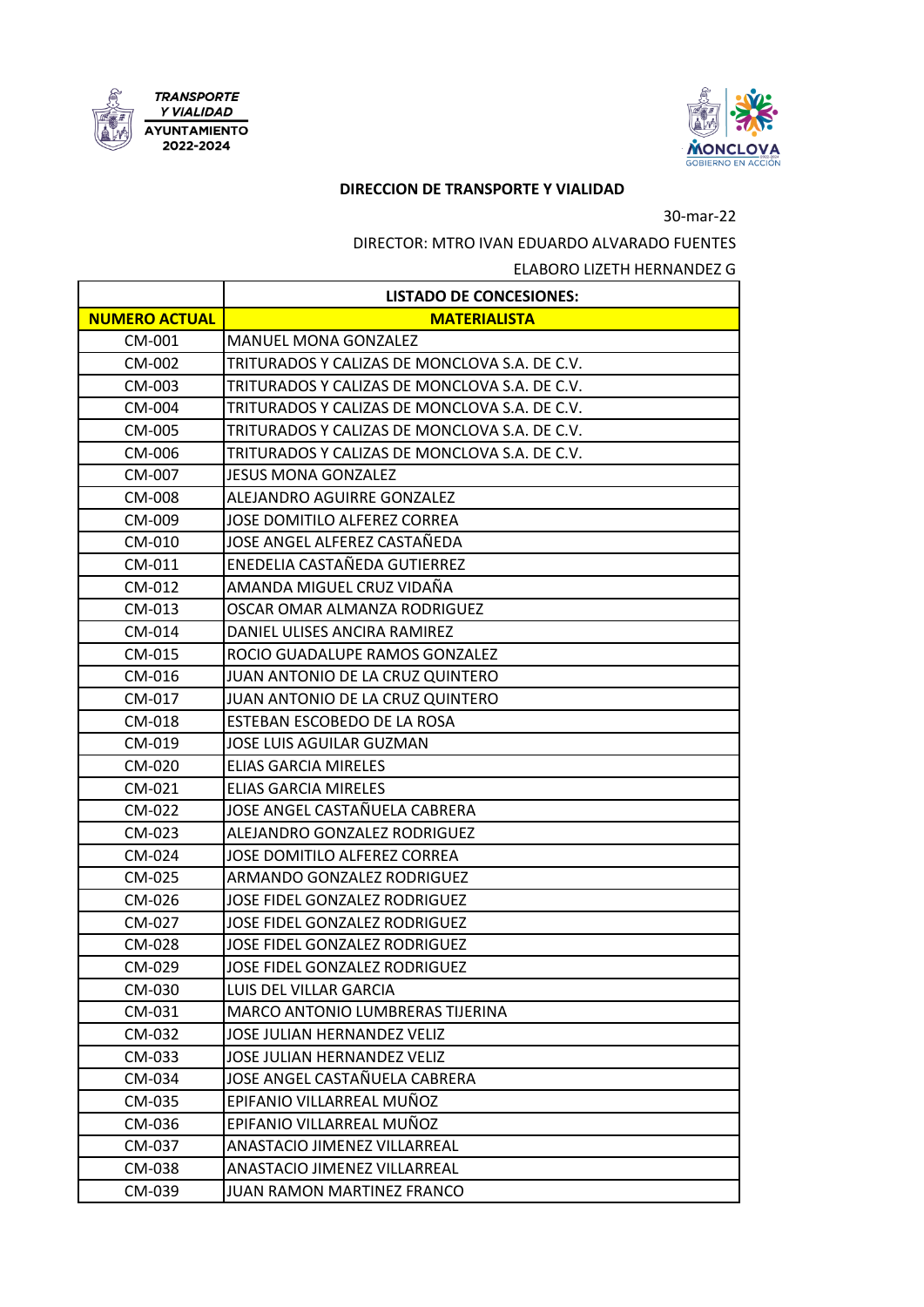| CM-040        | ORALIA ELIDA RIOS SANTOS               |
|---------------|----------------------------------------|
| CM-041        | <b>JUAN MARTINEZ MIRELES</b>           |
| CM-042        | JULIO MARTINEZ NAVARRO                 |
| CM-043        | ARTURO MONCADA CANTU                   |
| CM-044        | FERNANDO MUÑOZ ALONSO                  |
| CM-045        | FERNANDO MUÑOZ ALONSO                  |
| CM-046        | <b>MAXIMO MURILLO FLORES</b>           |
| CM-047        | <b>MAXIMO MURILLO FLORES</b>           |
| CM-048        | <b>MAXIMO MURILLO FLORES</b>           |
| CM-049        | MARCO ANTONIO PEREZ HERNANDEZ          |
| CM-050        | <b>ARNOLDO CASTRO TORRES</b>           |
| CM-051        | CESAR RAMIREZ TREVIÑO                  |
| CM-052        | JOSE DOMITILO ALFEREZ CORREA           |
| CM-053        | <b>CARLOS ASIS CALDERON</b>            |
| CM-054        | <b>CARLOS ASIS CALDERON</b>            |
| CM-055        | <b>GRISELDA RIVAS BOLIVAR</b>          |
| CM-056        | VICTOR RIVAS BOLIVAR                   |
| CM-057        | ALMA EDITH BOLIVAR                     |
| CM-058        | LINO ARIEL RIVAS MIRANDA               |
| CM-059        | LINO ARIEL RIVAS MIRANDA               |
| CM-060        | LINO ARIEL RIVAS MIRANDA               |
| CM-061        | JORGE MARTINEZ PRECIADO                |
| CM-062        | JOSE ANGEL CASTAÑUELA CABRERA          |
| CM-063        | <b>ARTURO MONCADA CANTU</b>            |
| CM-064        | <b>JESUS RODRIGUEZ JUAREZ</b>          |
| CM-065        | <b>MARGARITO RUIZ LUEVANO</b>          |
| CM-066        | <b>JOSE SALAS GARCIA</b>               |
| CM-067        | JAVIER AVALOS MORENO                   |
| CM-068        | ARTURO MONCADA CANTU                   |
| CM-069        | SILVIA PEÑA RODRIGUEZ                  |
| CM-070        | <b>LUIS DEL VILLAR GARCIA</b>          |
| CM-071        | ANTONIO VAZQUEZ ARMENDARIZ             |
| CM-072        | ANTONIO VAZQUEZ ARMENDARIZ             |
| CM-073        | <b>HECTOR ARMANDO PERALES VALDES</b>   |
| CM-074        | RODOLFO ALEJANDRO CARDENAS             |
| CM-075        | AMANDA MIGUEL CRUZ VIDAÑA              |
| CM-076        | EPIFANIO VILLARREAL MUÑOZ              |
| CM-077        | JESUS MONA GONZALEZ                    |
| CM-078        | <b>MANUEL MONA GONZALEZ</b>            |
| CM-079        | JUAN DAVID ALFEREZ CASTAÑEDA           |
| CM-080        | ROGELIO CASTILLA PEREZ                 |
| CM-081        | RAUL MANUEL SANCHEZ TREVIÑO            |
| CM-082        | CESAR MARIO SANCHEZ TREVIÑO            |
| CM-083        | <b>MANUEL EVERARDO SANCHEZ PERALES</b> |
| CM-084        | MANUEL EVERARDO SANCHEZ PERALES        |
| CM-085        | <b>MANUEL EVERARDO SANCHEZ PERALES</b> |
| CM-086        | <b>MANUEL MONA GONZALEZ</b>            |
| CM-087        | <b>MANUEL MONA GONZALEZ</b>            |
| <b>CM-088</b> | <b>HECTOR ARMANDO PERALES VALDES</b>   |
| CM-089        | CESAR MARIO SANCHEZ TREVIÑO            |